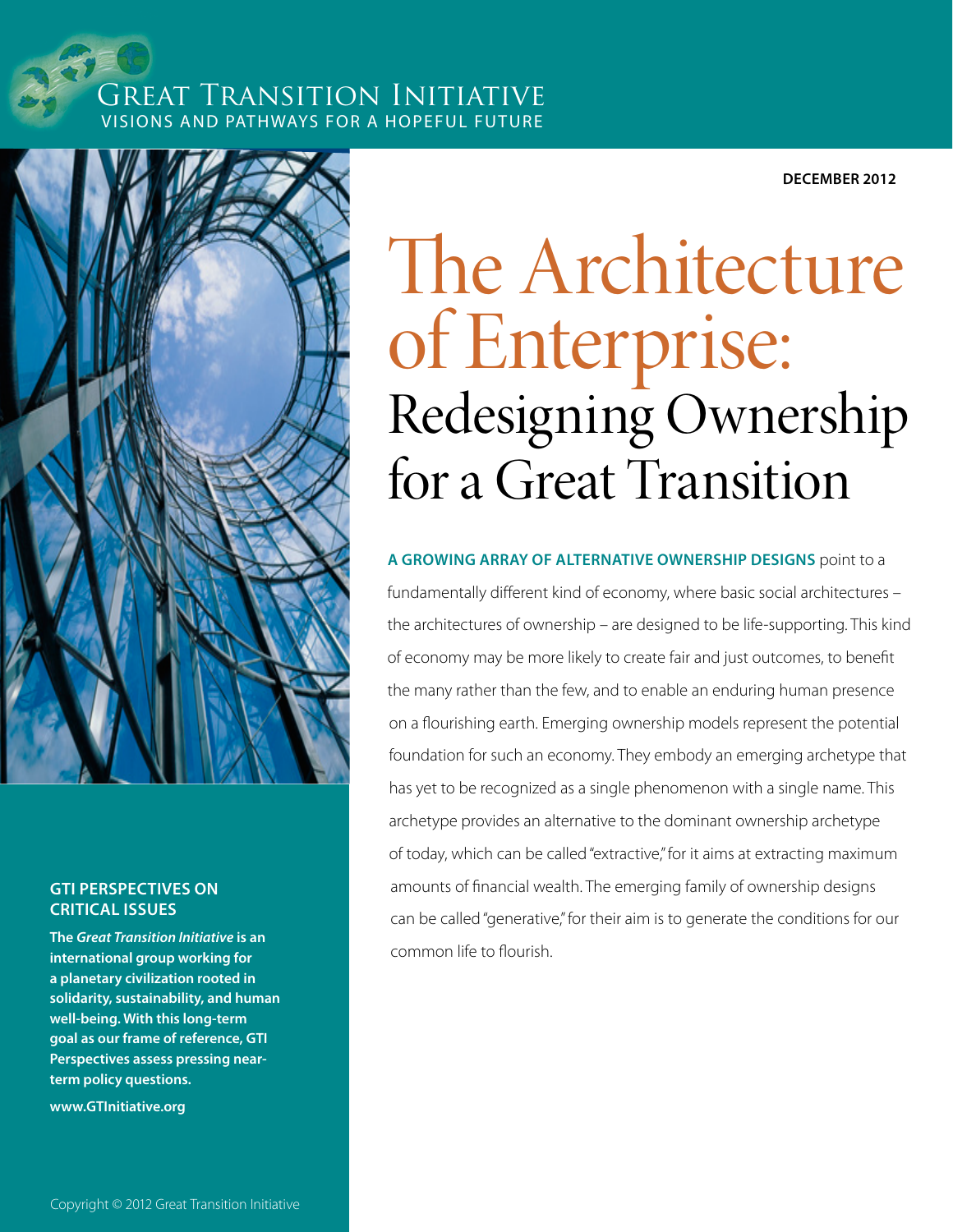"Rather than striving only to externally regulate the institutions of profit maximization, we must move to redesign them at their core."

The dominant institutional designs of modernity have relied upon an uneasy balance, built around a structural compromise. The institutions of government are seen as serving the public good, while the institutions of the economy – most prominently corporations and capital markets – are seen as serving the private good. The private good, moreover, has been defined narrowly as profit maximization for the financial elite. Today this social order is reaching its viable limits. In the multiplying crises we face, ecological and financial, we can read signals that the old system design is breaking down. It is time to begin a public discourse that goes beyond issues of free markets versus regulation. The critique and remedy must become more radical. Rather than striving only to externally regulate the institutions of profit maximization, we must move to redesign them at their core. In doing so, we can be guided by the accumulating experiences of alternative ownership designs – such as cooperatives, employee-owned firms, and social enterprises – that point to a fundamentally different economic system. The best of these institutions are self-organized not around maximizing returns to capital, but around serving the needs of life, for they are designed to support life, not to extract from it.

#### **The Systemic Crisis and Conventional Capitalist Ownership**

If the root social construct of government is *sovereignty* (the question of who legitimately controls the state), the root social construct of an economy is *property* (the question of who legitimately controls the infrastructure of wealth creation). Another word for property is *ownership*. Since the dawn of the industrial age, the global economy has increasingly come to be dominated by a single form of ownership: the publicly traded corporation, in which ownership shares trade in public stock markets. These companies produce 25 percent of the world's gross product. And the thousand largest of them account for 80 percent of global industrial output.<sup>1</sup> The systemic crisis we face today is entwined at the root with this design of ownership.

While it is easy to think of ownership as a fact, it is more accurately a historically constituted design. The dominant form of ownership of our age serves the needs of capital markets by generating endlessly growing financial wealth. Yet because financial wealth is a claim against real wealth – a claim on future wages, housing values, or company profits – capital-centered ownership works by extraction. We can call it *extractive ownership*.

If today we are encountering the hidden dangers of unchecked industrial growth, we are similarly witnessing the dangers of limitless capital growth. While the first danger has found its name in the phrase *ecological overshoot*, the second danger has yet to be clearly recognized. We might call it *financial overshoot*. More commonly, it goes by the name *wealth creation,* a process society sees as without bounds. Therein lies the problem.

When deregulation let loose the institutionalized drive for financial extraction at a global scale, the result was *financialization* – in author Kevin Phillips' terms, a social order where finance comes to dominate the economy, the culture, and government.2 In its extreme form, financialization involves financial overshoot, where the claims of financial extraction begin to sap the strength of the social and natural order. The global superstructure of financial claims can ultimately exceed the load-bearing capacity of the real economy. In recent years, financial overshoot set the stage for financial collapse and the subsequent economic malaise.<sup>3</sup>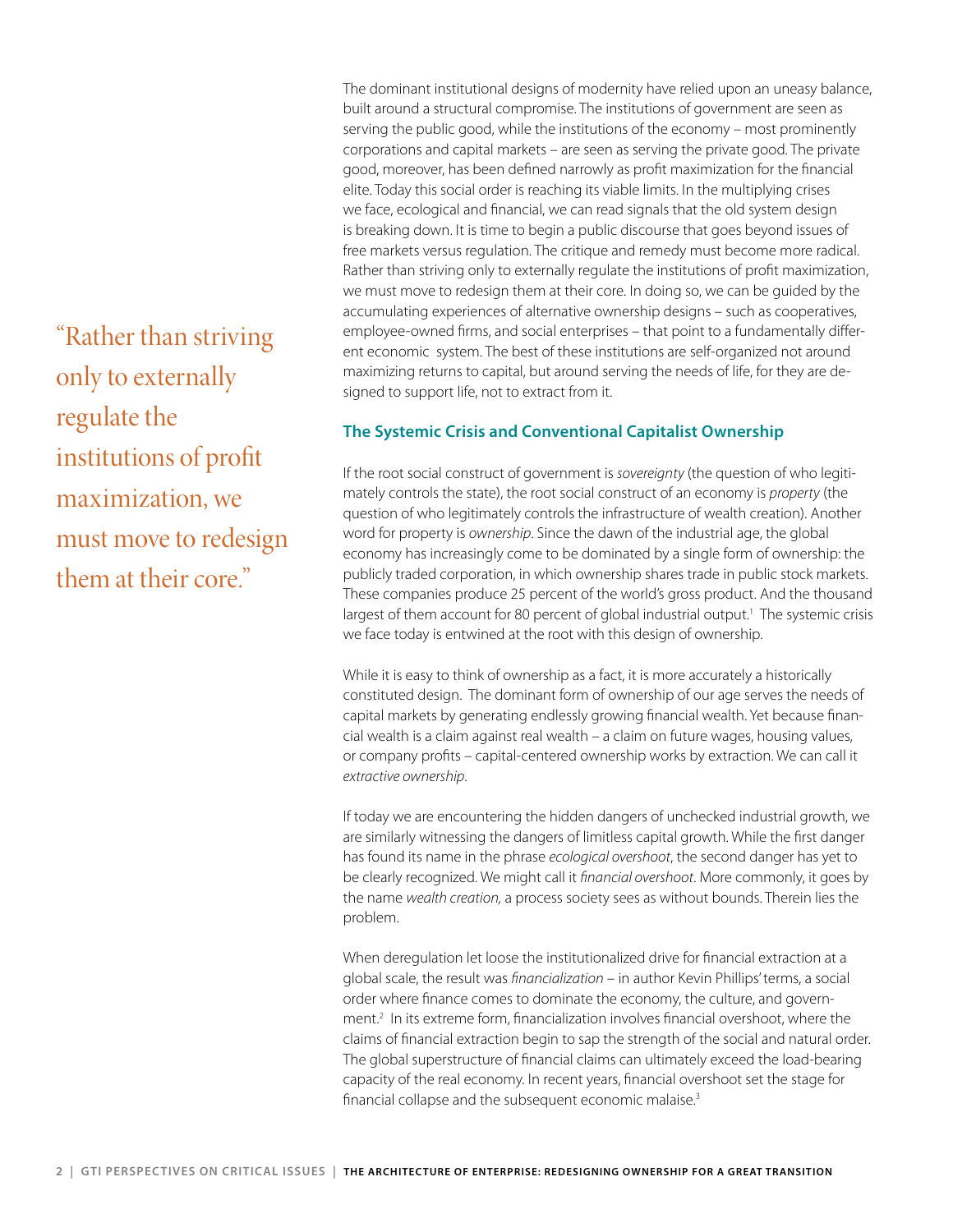"Public debates about institutional change often provide the vehicle through which deep cultural attitudes can begin to shift."

Systems thinking tells us that when management of a system is intent on a single variable, success can create exponential growth followed by collapse. That's the *threshold effect*, a point when a system flips from one state into another state, which is often degraded. A relatively small disturbance – like the failure of a small number of subprime mortgages – triggers an outsized system response. The same result is seen in natural systems when, for example, bovine growth hormone given to cows increases milk production, but makes the cows less healthy and shortens their lives. Managing for a steady increase of one variable causes instabilities to develop elsewhere. In economic terms, the constancy of seeking maximum gains for the few has caused stresses to build – excess debt, overburdened government budgets, unemployment, and so on – making the whole system brittle and vulnerable to crisis. Yet the aim of maximizing profits remains built in to the design of extractive ownership.

#### **A New Ownership Archetype Emerges**

Systems do what they are designed to do. External regulation can constrain corporations and capital markets to some extent, but without internal redesign, their essential aim of profit maximizing remains unchanged, seeking every opportunity to break free. Under the principle of subsidiarity, where decisions devolve to the lowest practical level, internal design of systems for a desired outcome is preferable to seeking that outcome by regulating those systems after the fact. In systems terms, this is self-organization. It is about locating responsibility not in a layer wrapped around the system, but within the system itself.

Redesigning institutions as pervasive and deep-rooted as corporations and capital markets is no simple task. It is a task that inherently relies upon a broader cultural shift, for the existing designs of our economy reflect our culture. Ownership design, in and of itself, will not create a Great Transition. Yet history shows us that public debates about institutional change – regarding institutions such as Jim Crow laws, votes for women, or gay marriage – often provide the vehicle through which deep cultural attitudes can surface and begin to shift. That is to say, institutional change and cultural shifts tend to go hand in hand.

A nascent shift to alternative economic designs is already underway in our day, which is indicative of growing cultural change. The broad family of generative ownership design – which includes longstanding alternatives like cooperatives – is seeing the emergence of new models. These include social enterprises, which serve a primary social mission while they function as businesses. Also rapidly advancing in the U.S. are benefit corporations, which imbed in their governing documents a commitment to serving many stakeholders, not just stockholders. And there are employee-owned firms gaining ground in Spain, Poland, France, Denmark, Sweden, and elsewhere. These models are entrants into a family of older generative designs, which includes little-known designs like the large foundation-owned corporations common across northern Europe. Oldest and most pervasive are cooperatives – enterprises owned and governed by the people they serve – which are found in virtually every nation of the globe.

The growth and multiplication of these models represent a largely unseen ownership sea-change rising across the globe. At its heart is a genuinely different ownership archetype. Instead of being about maximizing financial gains, these ownership designs are about serving the community, often being financially self-sustaining in the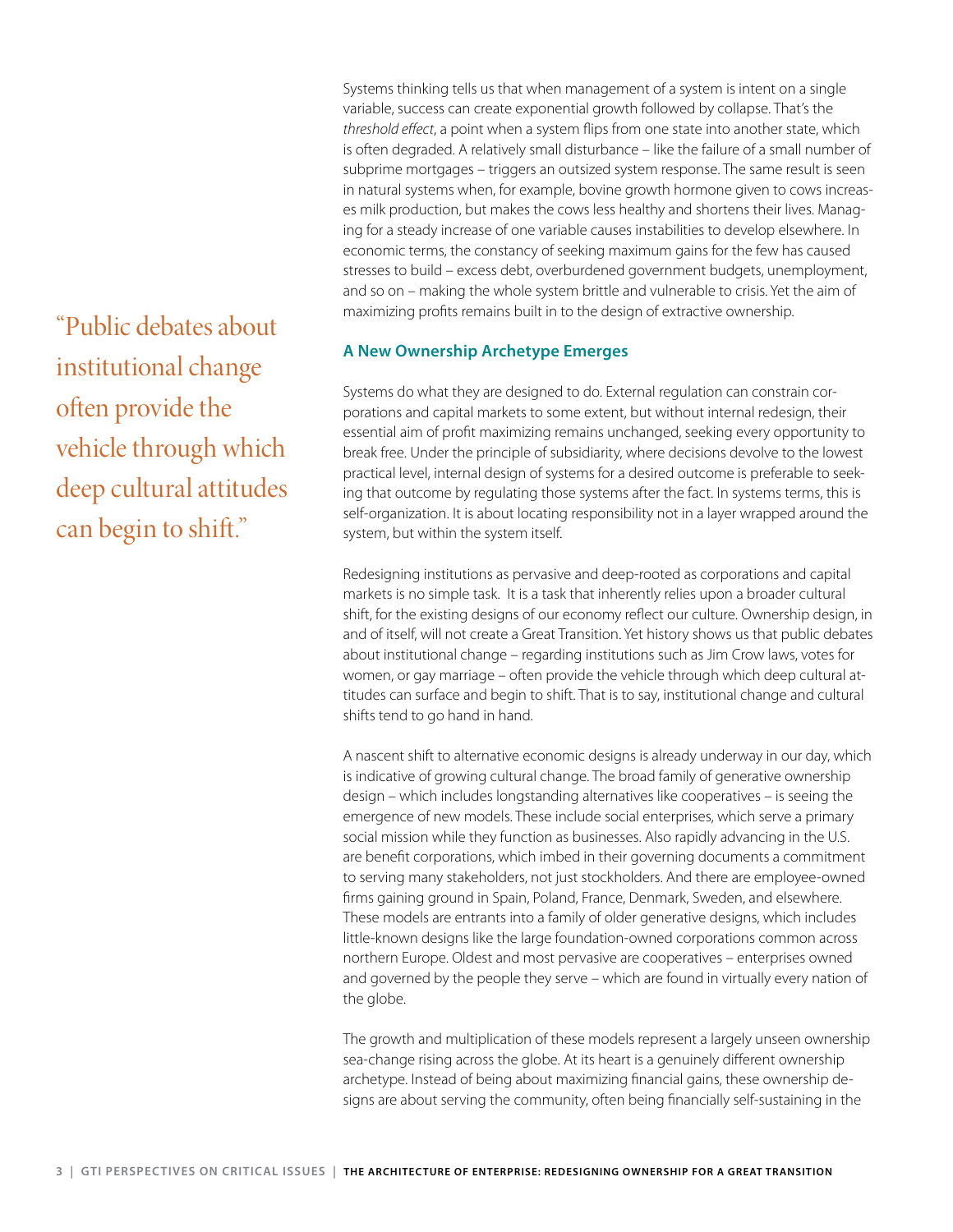"If the publicly traded corporation represents a monoculture of design, generative design involves a diversity of models." process. Many of these institutions are profit making. But they are not profit maximizing. They represent a new category of private ownership for the common good.4 Alongside traditional nonprofit and government ownership, many communities are rediscovering commons ownership – a design which prioritizes long term stewardship rather than short term financial extraction. These many models have yet to be recognized as a single phenomenon, in part, because they have yet to be joined under a single name. We might call them *generative*, for their fundamental aim is to generate the conditions for our common life to flourish.

Taken as a whole, these ownership designs could create the foundation of a new kind of economy, a generative economy, where economic activity again serves its original purpose of meeting human needs. Generative ownership designs are about what the butcher, the baker, and the candlestick maker have always been about – serving the community as a way to make a living. The profitmaximizing corporation has been a detour in the evolution of ownership design, and a relatively recent one, historically.

If the publicly traded corporation represents a monoculture of design, generative design involves a diversity of models. What makes them a single family are the living purposes at their core, and the beneficial outcomes they tend to generate. While more systematic research remains to be done, there is

**THE FAMILY OF GENERATIVE OWNERSHIP DESIGN**

**Commons and government ownership**: Assets like the ocean, a forest, land, a park, or a municipal power plant are held or governed indivisibly by a community. This category includes, but is not limited to, government ownership.

**Stakeholder ownership**: Ownership by people with a human stake in a private enterprise – including cooperatives, partnerships, credit unions, mutual insurance companies, employee-owned firms, and family-owned companies – where the central purpose is a life-serving one.

**Nonprofit and social enterprise ownership**: Organizations with a primary social or environmental mission, which rely either on charity (nonprofits) or use business methods (social enterprise). This category, which includes hospitals, universities, and non-governmental organizations, embraces nonprofits, subsidiaries of nonprofits, and certain private businesses.

**Mission-controlled corporations**: Corporations with a strong social purpose that are owned in conventional ways (often with publicly traded shares), yet keep governing control in mission-oriented hands. These can include family-controlled firms, and the large foundation-controlled companies common across northern Europe

anecdotal evidence that these models are less likely than Wall Street-owned firms to engage in destructive behaviors, are more likely to create broad benefits, and are more likely to remain resilient in crisis. This can be seen, for example, in the success of the state-owned Bank of North Dakota in the 2008 crisis – which led more than a dozen states to pursue similar models. It can be seen in the resilience and responsible behavior of credit unions, which generally did not create toxic mortgages and needed few bailouts. It can be seen in the fact that workers at employee-owned firms on average amass more in retirement assets than workers at traditionally owned firms. And it can be seen in the fact that in recent times the Basque region of Spain – home to the massive Mondragon cooperative – has seen substantially lower unemployment than the country as a whole.<sup>5</sup>

These relatively beneficial outcomes seem to correlate with the fundamental structure, the ownership design, of enterprise. As systems thinker Donella Meadows observed, system structure is the source of system behavior.6 Just as cows eat grass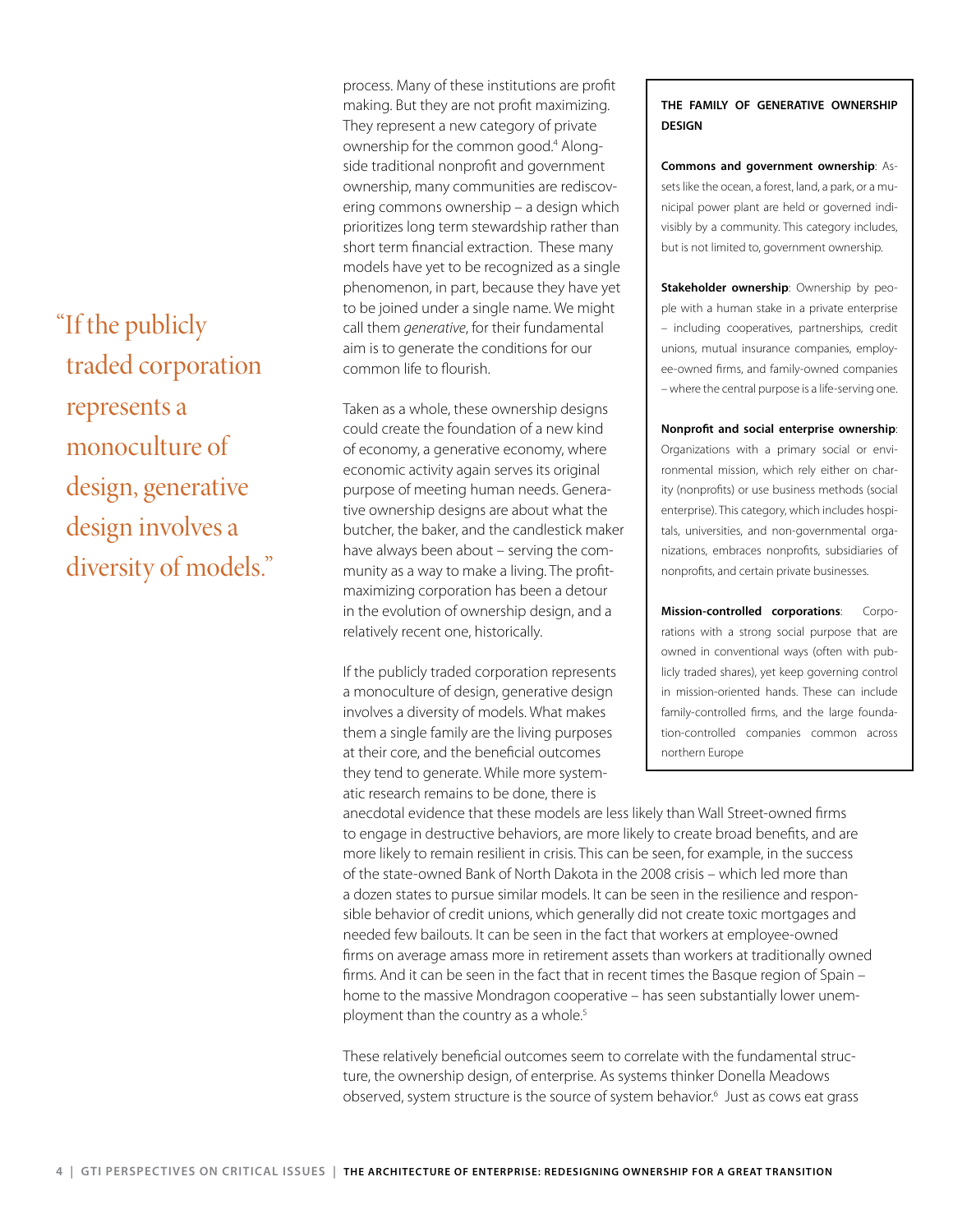because their stomachs are structured to digest grass, and earthworms burrow in the dirt because their bodies are designed for burrowing, a cooperative bank tends to make good loans because it is structured to serve its community and its members.

If generative enterprises maintain aspects of traditional property (they have owners and investors; they can often be sold), they are also *living systems*. Like all living systems, their behavior is governed by feedback loops. However, they do not function with the reinforcing feedback loops characteristic of extractive design, which lead those systems to race out of control, pursuing more and more profit, quarter after quarter. Instead, generative designs have stabilizing feedback loops that tend to moderate their behavior. Stabilizing feedback – like the thermostat on a furnace – maintains the equilibrium that living systems require.

In the reinforcing feedback loops of publicly traded corporations, success is defined as a rising stock price, which leads CEOs to direct the enterprise toward that end, and to be paid handsomely when they succeed (and fired when they fail). Because stock price relies on increasing profits, this often means cutting costs, such as wages, benefits, and taxes. It also means pursuing aggressive expansion, which sets the stage for growing GDP and ecological overshoot. Extractive ownership design is a central force in keeping the growth machine in overdrive.

In enterprises with generative ownership, leaders are not, by and large, out to maximize their own income. They define success as serving the community and keeping the organization financially healthy over the long term. The purpose, ownership, and governance of these institutions – as well as the socially responsible networks of which they are a part – combine to create balancing feedback loops that keep these enterprises rooted in the real world, serving the aims of living communities. Because they are less addicted to growth than the extractive model, generative models may have a key role to play in a post-growth economy.

Enterprise ownership has five primary design elements: purpose, membership, governance, capital, and networks – each of which can be used in an extractive or generative way. Extractive design has a *financial purpose*: maximizing profits. Generative design has a *living purpose*: creating human well-being. While publicly traded corporations have *absentee membership*, generative ownership has *rooted membership,* with ownership held in human hands. While extractive ownership involves *governance by markets* – with control by capital markets on autopilot – generative designs have *mission-controlled governance*, with control by those focused on social mission. Instead of investments that involve *casino finance*, alternative approaches involve *stakeholder finance*, where capital becomes a partner rather than a master. Instead of *commodity networks*, where goods are traded based solely on price, generative enterprises are supported by *ethical networks*, which offer collective support for social and ecological norms. Not every ownership model has every one of these five design elements. But the more generative elements are employed, the more effective the design.

### **Making the Ownership Shift**

Generative ownership designs represent a critical piece too often missing from our view of the process of global transformation. They add a vital tool to our toolkit, as we strive to answer the challenge of making a Great Transition from an economy organized around growth and maximum income for the few, toward a new economy organized around the flourishing of life.

"Extractive ownership design is a central force in keeping the growth machine in overdrive."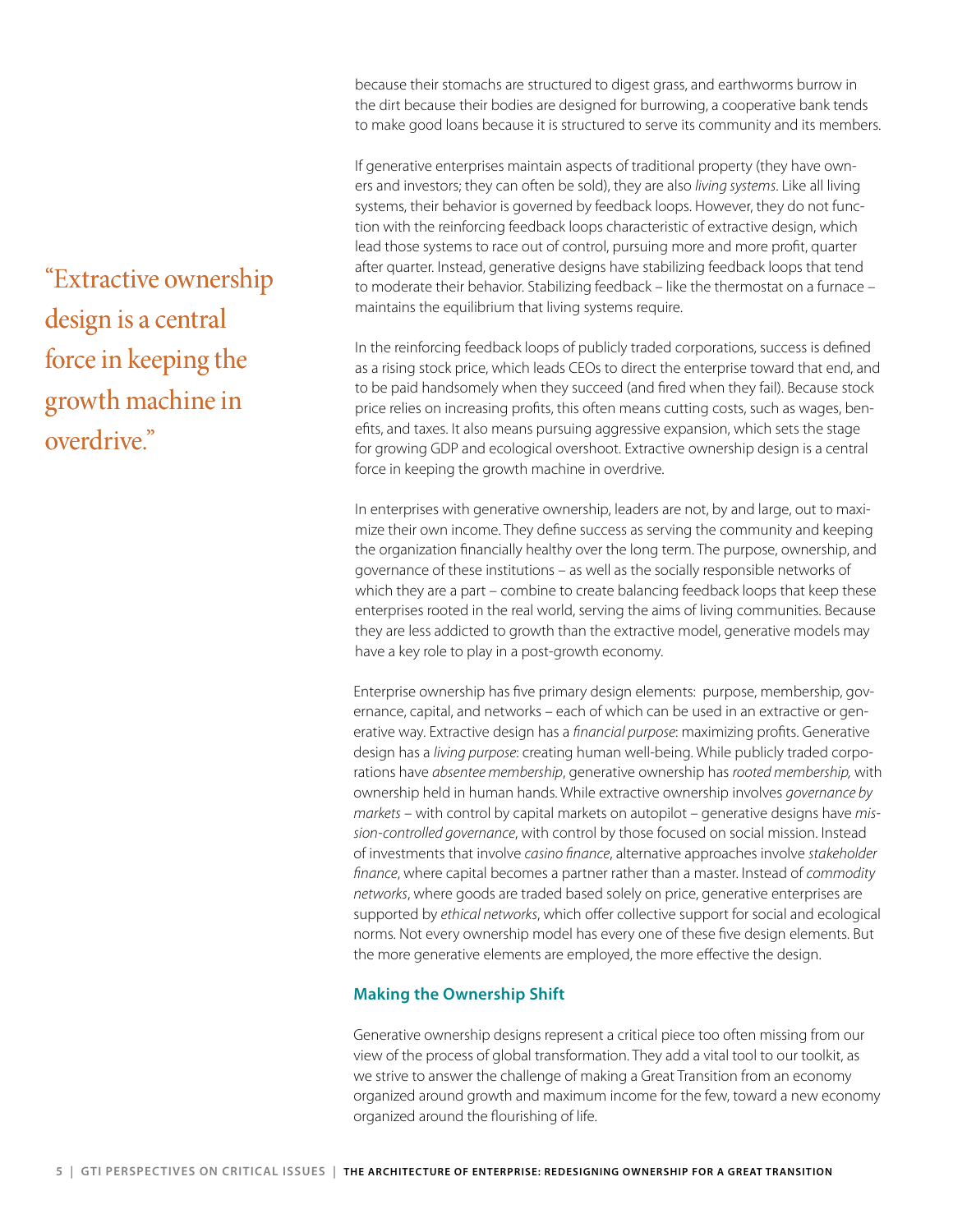Emphasizing the critical role of ownership design is not the same as suggesting that ownership design is a silver bullet that will solve all social problems. Changes of many different kinds – technological, political, cultural – will be needed, if we are to make a successful transition from one social order to another. Yet if ownership design is a central element of what shapes the workings of our economy, it is also largely invisible.

Government regulation will remain vital in a Great Transition world. Yet government has an additional role to play as system designer. Making the shift, over time, from the dominant extractive designs of today to generative designs will take a combination of private innovation and government guidance.

Expanding the range of policy options rests on an expanded vision. In the many generative ownership designs already functioning, we can glimpse a new kind of economy – one that at its core is designed to create fair and just outcomes, benefit the many rather than the few, and enable an enduring human presence on a flourishing earth. This is likely the only kind of economy that, in the long run, can enable the planet and all its inhabitants to thrive.

Getting there will not be easy. In broad strokes, though, we might envision a global movement of citizens, investors, and businesses, both profit and nonprofit, working together to create a kind of pincer strategy – one arm aimed at reforming existing large companies, another aimed at promoting generative alternatives. We may need different designs in different sectors; generative private ownership may be appropriate for producing goods and services, for example, while the stewardship model of commons ownership is better suited for natural resources. In different sectors, government might incentivize and ultimately require a phase-in of generative ownership. At some point society will need to tackle the redesign of the operating system of major corporations. If we do not do so, alternative designs may remain forever marginal or face absorption. Starting with advancing generative alternatives could be a route to success that lays the ground for bigger wins in the future – leading to the ultimate redesign of major corporations.

In the same way that tackling climate change calls for a variety of approaches – different "wedges" – an ownership shift can also be conceptualized as involving various wedges. In developing nations, where traditional cultures still embrace norms of cooperation, there is potential for leapfrogging, if generative forms are adopted at an early stage of development. More developed economies could advance employee ownership and devise ways to enable investments in cooperatives. The next time a major corporation needs a government bailout, it could be required to re-charter in a more generative form.<sup>7</sup> If and when the next financial crisis hits, we might use it as an opportunity to shift assets from big banks to cooperative banks and credit unions. Yet another approach might be to draw a bright line prohibiting extractive ownership from operating in certain sectors, such as education or healthcare. Still another wedge might lie in helping the progressive, emerging companies of today – in sectors such as organic food, solar power, and wind – sustain their founding values over time, rather than being absorbed by multinationals. All these approaches together may make incremental advances, until the day a cultural shift – perhaps a citizen uprising – makes generative design the new norm.

"We might envision a pincer strategy – one arm aimed at reforming existing large companies, another aimed at promoting generative alternatives."